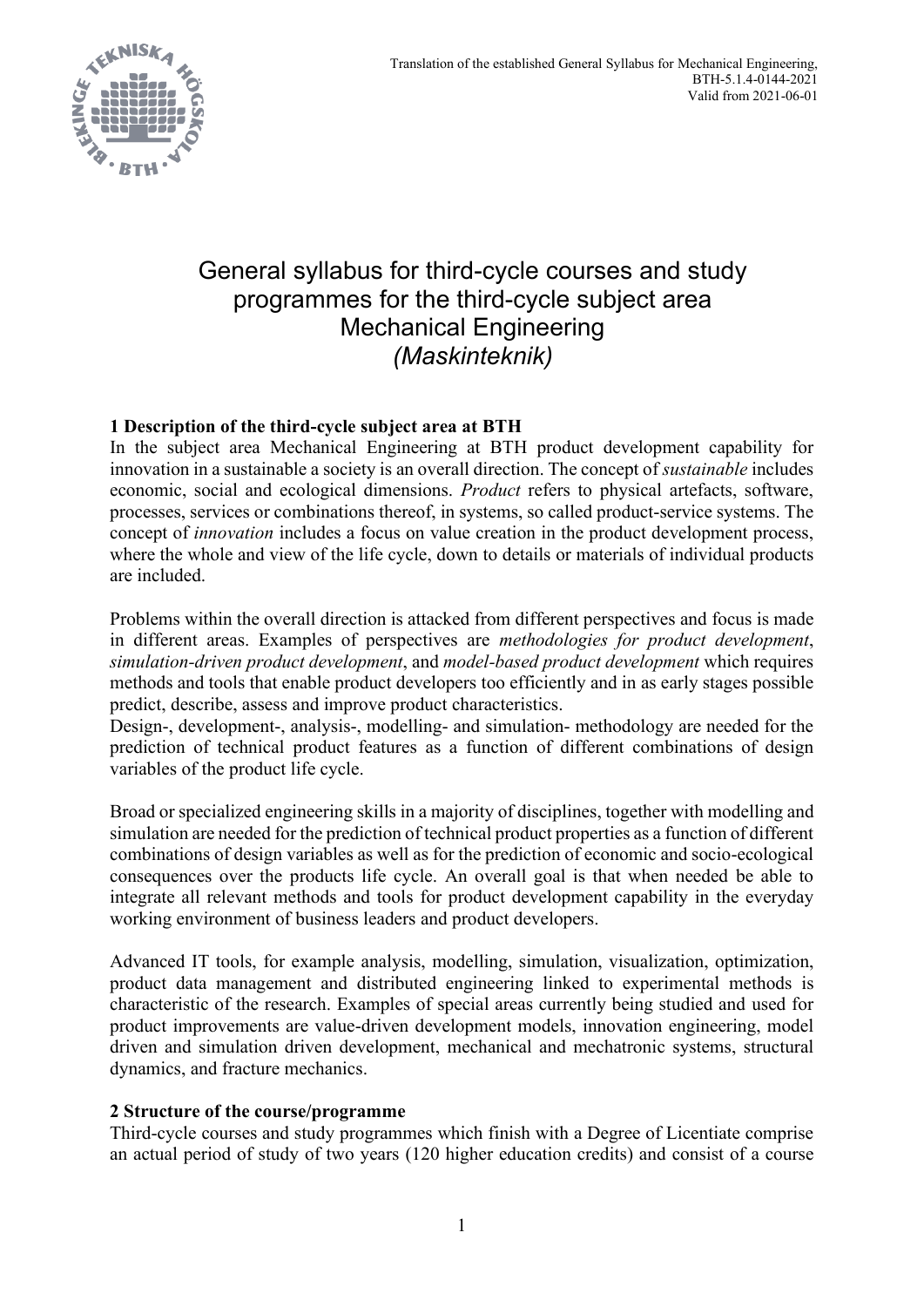

component of minimum 40 higher education credits and a licentiate thesis of minimum 60 higher education credits.

Third-cycle courses and study programmes which finish with a Degree of Doctor comprise an actual period of study of four years (240 higher education credits) and consist of a course component of minimum 60 higher education credits and a dissertation of minimum 150 higher education credits.

A third-cycle student who is admitted to the Degree of Doctor is given the possibility to take a Degree of Licentiate (according to the above) after having completed minimum 120 higher education credits of the programme that is to be finished with a Degree of Doctor.

For each third-cycle student an individual study plan is set up. The individual study plan describes the individual set-up of the studies. The individual study plan is revised and followed up yearly in accordance with the routines that are established at BTH. The study plan is to show in a convincing way how the goals for the third-cycle student's studies can be attained within the available time period.

In accordance with the Higher Education Ordinance at least two supervisors are appointed for each third-cycle student of whom one is appointed principal supervisor. For examination and grading in the third-cycle education, the Higher Education Ordinance also requires that an examiner is appointed for each third-cycle student. The supervisors and the examiner will be appointed according to BTH's guidelines. A supervisor, who is not the principal supervisor of the two, must have a doctoral degree. In addition, further supervisors may be affiliated to the third-cycle student, e.g., from the business sector, if this is for the benefit of the third-cycle student's studies. For these additional supervisors there is no demand on having a doctoral degree.

## **2.1 Purpose of the education**

BTH conducts third-cycle education in order to contribute with solutions to the complex challenges in society and to meet the demands of a changeable labour market.

Specifically, the third-cycle courses and study programmes aim at developing the third-cycle student's knowledge in the subject area and her/his capacity to independently carry on research- , development-, teaching- and investigatory work based on a scientific foundation in different areas of society. The purpose of the Degree of Doctor is, in addition, to give the third-cycle student the capacity to critically and independently plan, initiate, and lead such work.

### **2.2 Goals for the education**

According to the System of Qualifications in the Higher Education Ordinance (1993:100) according to enclosure.

### **2.3 Realization of the education**

The third-cycle student carries on research and writes a scientific work (licentiate thesis/doctoral dissertation). In support of this, the education may include lectures, seminars, literature studies, project assignments, group supervision and individual supervision. Courses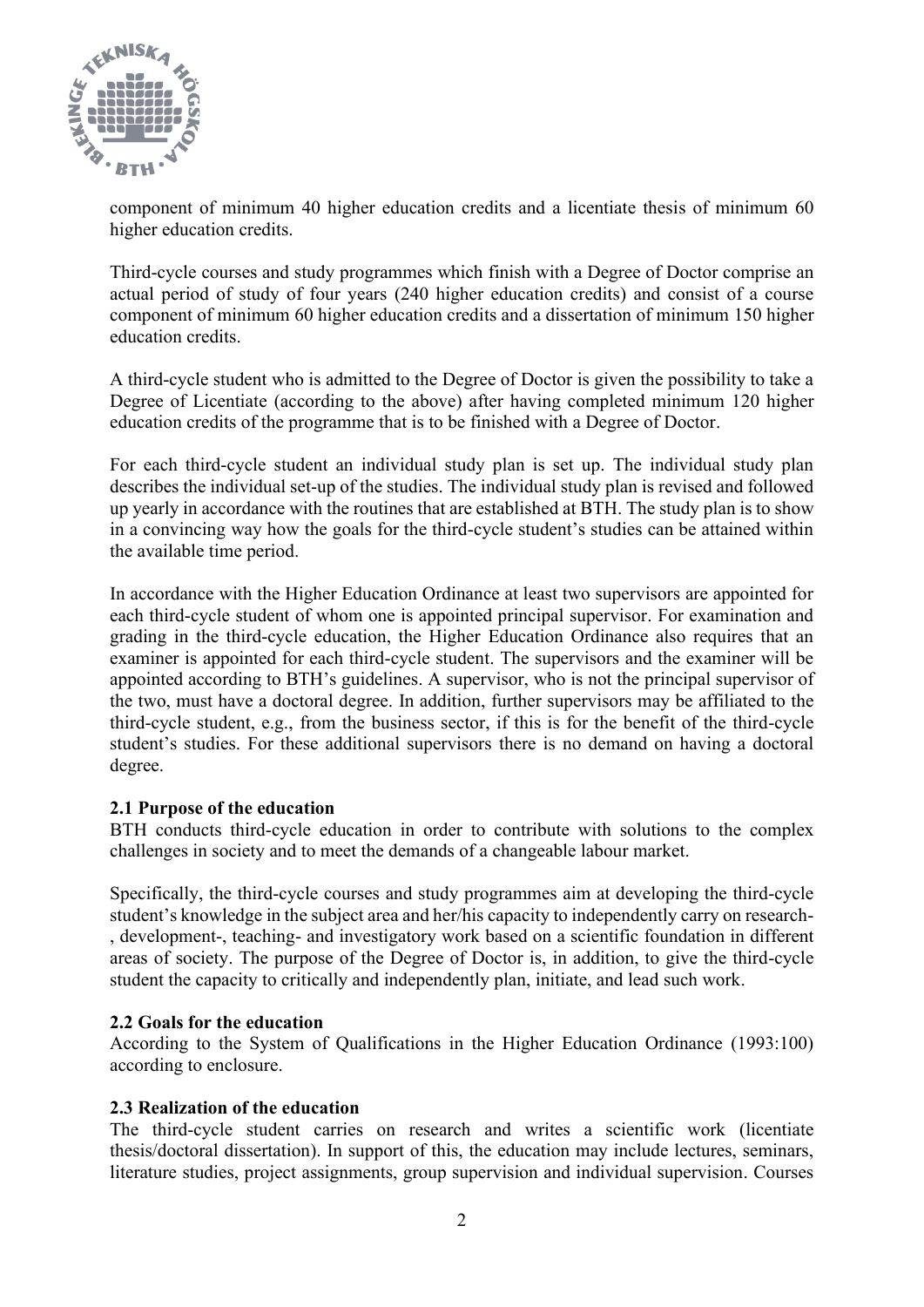

for each third-cycle student are established individually in consultation with the supervisors and the examiner and are entered into the individual study plan.

The supervision of the education aims at assisting the third-cycle student regarding choice of research domain, scientific method and organization and planning of the scientific work and pertaining studies. The supervisors are to assist with subject competence and see to that the work holds an international quality level. Furthermore, the supervision aims at introducing the third-cycle student to the scientific community and its demands on ethics, honesty and critical thinking.

The third-cycle student is to participate in national and international contexts and present her/his own research.

During the education period the third-cycle student is to take part of the scientific activities which are conducted in the scientific environment at the department/faculty by attending seminars and guest lectures, and, in the normal case, give one seminar per year about her/his thesis work.

The third-cycle student is to carry out a popular science-based presentation of her/his research before the Degree of Licentiate and public defense of the doctoral dissertation and write a popular science-based summary which is to be included in the licentiate thesis respective the doctoral dissertation.

A third-cycle student, employed by the higher education institution as a doctoral student, is recommended to dedicate certain time (not more than 20 per cent of full working hours) to teaching in first- and second-cycle courses and programmes. Such work is financed by the firstand second-cycle courses and programmes and is to be accounted for in the individual study plan.

The education should be organized so that the third-cycle student attains the stipulated examination targets. How the knowledge needs of each individual third-cycle student are to be fulfilled in order to attain the examination targets is stated in respective individual study plan.

## **3 Entry requirements and selection**

### **3.1 General entry requirements**

According to 7 Chap. 39 § in the Higher Education Ordinance (1993:100).

## **3.2 Specific entry requirements**

Qualified for entry to third-cycle education is she/he who has taken a second-cycle qualification in the fields of engineering or mathematics-sciences or who in some other way has acquired knowledge to be able to profit by the third-cycle studies of the subject.

### **3.3 Selection**

According to 7 Chap. 41 § in the Higher Education Ordinance (1993:100) and the current admission regulations at BTH. Selection is to be made in consideration of the applicants'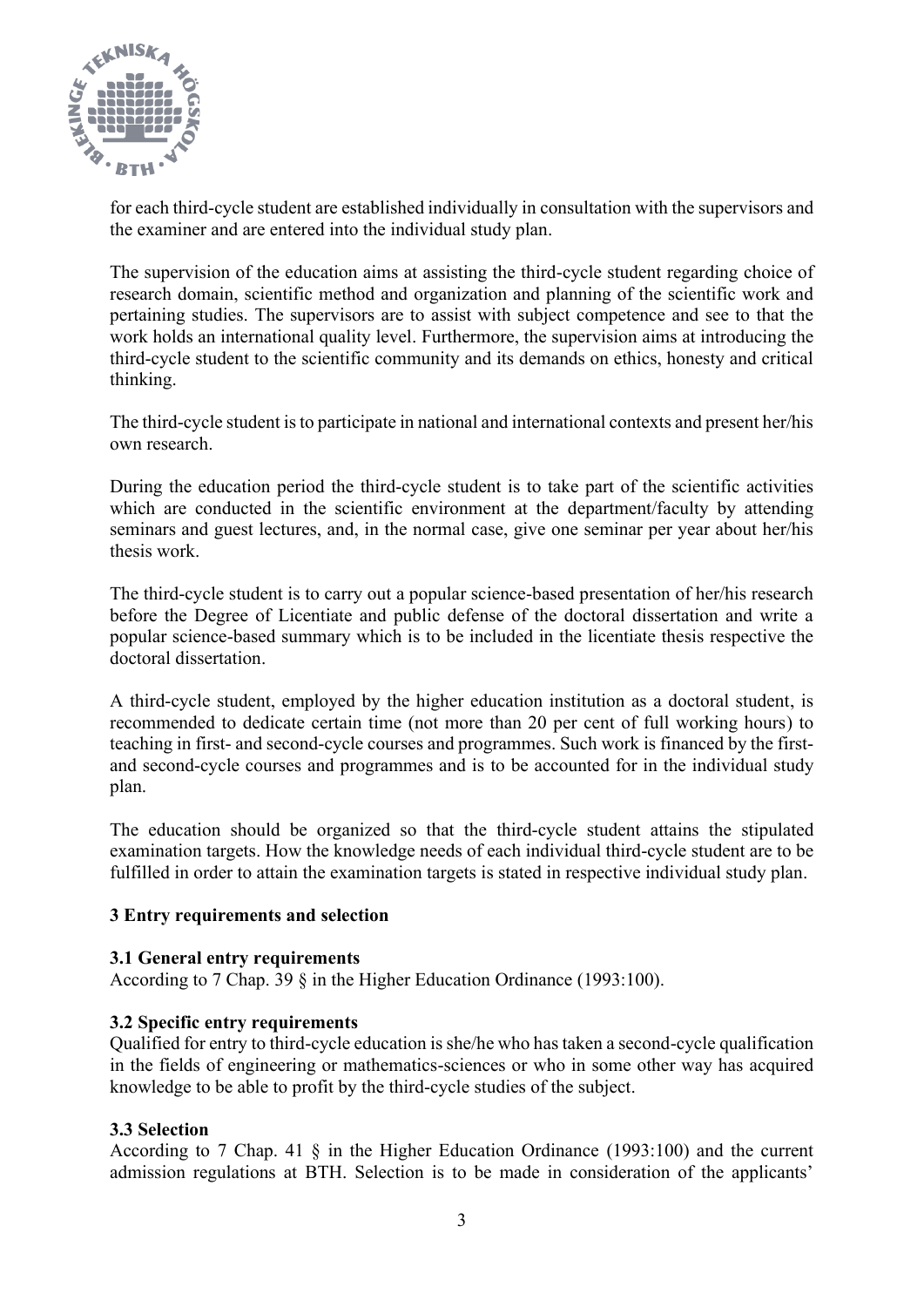

capacity to profit by the education. The foundation for selection among the qualified applicants is the degree of capacity to profit by the third-cycle education, and the access to supervision and other resources in view of the planned specialization of the licentiate thesis/doctoral dissertation.

The bases of assessment applied at the selection for third-cycle education are constituted by:

- Familiarity with the theory and applications of the subject,
- Relevant work experience where appropriate,
- Skills in expression of speech and in writing,
- Familiarity with English,
- Creativity, capacity for initiative, independence and ability to co-operate.

To assess how the applicant fulfills the bases of assessment results are used that show passed higher education courses, quality of the independent work and possible publications, references, interviews together with a personal letter from the applicant which describes the applicant's expectations on and intentions with the education. In certain cases the applicant may undergo specific work tests.

Admission to third-cycle education is done on a continuous basis.

### **4 Examinations that form part of the education**

The education consists of courses and a scientific work. Examinations that form part of the third-cycle education are assessed with the grades pass/failed. A grade on a course and a licentiate thesis, respectively, is determined by a specially appointed examiner. A grade on a doctoral dissertation is determined by a specially appointed grading committee.

For a possible credit transfer, see the current order for credit transfers and the guidelines for credit transfers for first-cycle and second-cycle education.

### **4.1 Courses**

In support of the research work and for the fulfilment of the examination targets generally, the third-cycle student takes a number of courses. Courses completed at BTH as well as courses from other higher education institutions can be included.

For third-cycle courses given at BTH there is to be a written course description which, among other things, states the title of the course in Swedish and English, the course objectives, content and credits. The individual study plan is to regulate which courses can form part of the studies and how many higher education credits each course should award (for participation in a course originally intended for first- or second-cycle see the guidelines for credit transfer of courses in third-cycle education).

Components of the education in the areas below are compulsory. How these are examined, through a course or other component, is regulated in each separate individual study plan.

- Research methodology
- Information search for researchers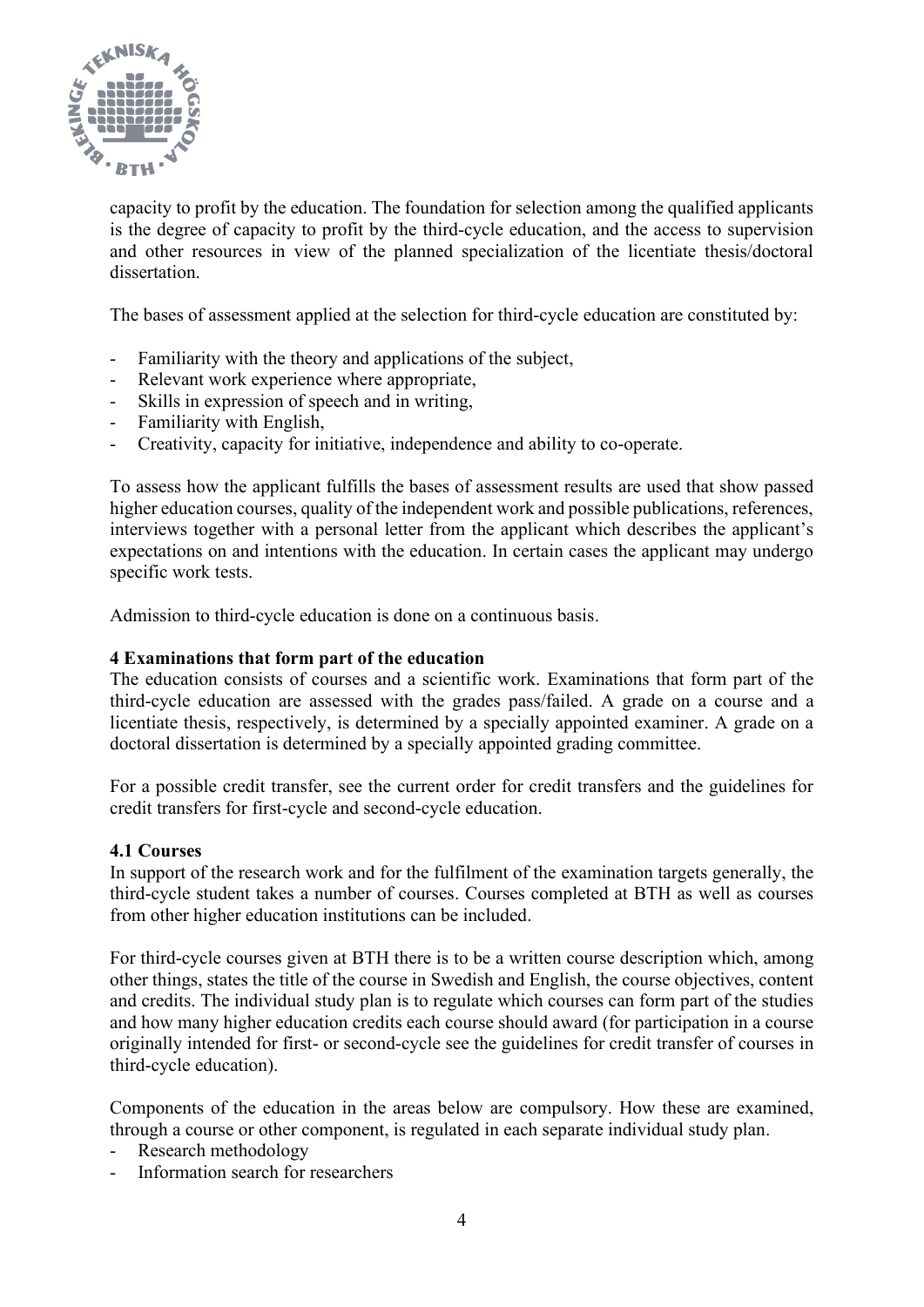

- Scientific writing and scientific review
- Ethics in research

The choice of courses is to be characterized by flexibility with regard to the third-cycle student's prior knowledge and the specialization of the research work and is to be determined in consultation between the third-cycle student, supervisors and examiner. The examination format is determined by the examiner in consultation with the supervisors. Goal attainment is tested by the examiner.

All compulsory courses or components are to be completed before the doctoral dissertation is publicly defended at the public defence of the doctoral dissertation. Other courses and components are to be chosen so that the third-cycle student obtains both breadth and depth in the research domain. The courses are also to benefit the third-cycle student's competence and skills, her/his studies or scientific work.

## **4.2 Scientific work**

Scientific work in the form of a licentiate thesis/doctoral dissertation is to be designed as an integrated, connected scientific work (monograph) or as a summary – introductory chapter – together with pertaining scientific academic papers (compilation), which the third-cycle student has written alone or together with another person. The scientific work is written in English or Swedish.

The licentiate thesis is to be defended orally at a public licentiate seminar. For further information please see "Regulations for licentiate seminars" established by BTH.

The doctoral dissertation is to be defended orally at a public defence of doctoral dissertation. The thesis must have previously been quality assured as described in "Appendix – Preevaluation of doctoral thesis in the subject Mechanical Engineering". For further information please see "Regulations for the public defence of a doctoral dissertation" established by BTH.

### **5 Degree**

## **5.1 Examination targets**

Goals according to the System of Qualifications in the Higher Education Ordinance (1993:100) according to enclosure.

### **5.2 Title of qualification**

The degree title of third-cycle studies in Swedish at BTH consists of a general degree with the addition of a prefix. The prefix is normally teknologie (Technology).

Third-cycle students studying for a Degree of Licentiate in Mechanical Engineering normally receives the Swedish degree title teknologie licentiatexamen (Eng. Degree of Licentiate of Technology).

Third-cycle students studying for a Degree of Doctor in Mechanical Engineering normally receives the Swedish degree title teknologie doktorsexamen (Eng. Degree of Doctor of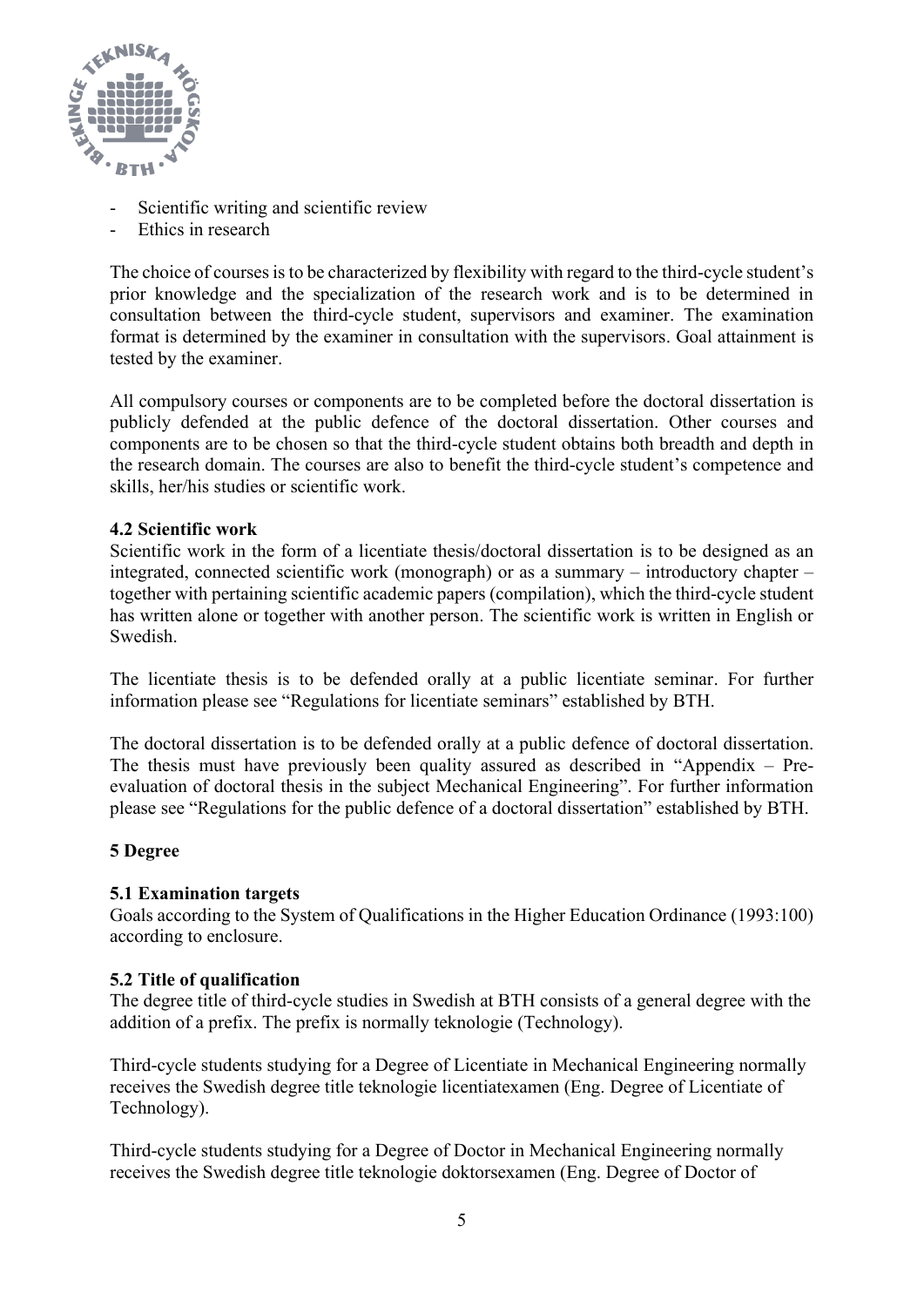

Philosophy).

Exceptions to the prefix Technology in the Swedish degree: For individuals who do not have a second-cycle technical education<sup>1</sup> a degree of Philosophy will be awarded. The prefix should be clarified in the individual study plan. For a degree of Philosophy the Swedish degree title is:

Filosofie licentiatexamen (Eng. Degree of Licentiate of Philosophy).

Filosofie doktorsexamen (Eng. Degree of Doctor of Philosophy).

# **6 Effective date and interim regulations**

This general syllabus becomes effective on June 1, 2021*.*

Third-cycle students admitted before June 1, 2021, will complete, as a general rule, their studies according to the older general syllabus. If a third-cycle student so requests and it is deemed suitable, the relevant examiner may accept a transfer to the new general syllabus. The thirdcycle student will then report the transfer to the relevant Dean and attach a copy of an updated individual study plan updated according to the new general syllabus.

 $<sup>1</sup>$  A technical education refers to a Master's degree in Engineering, Master's degree in Science or equivalent in a</sup> technical or mathematical-scientific field.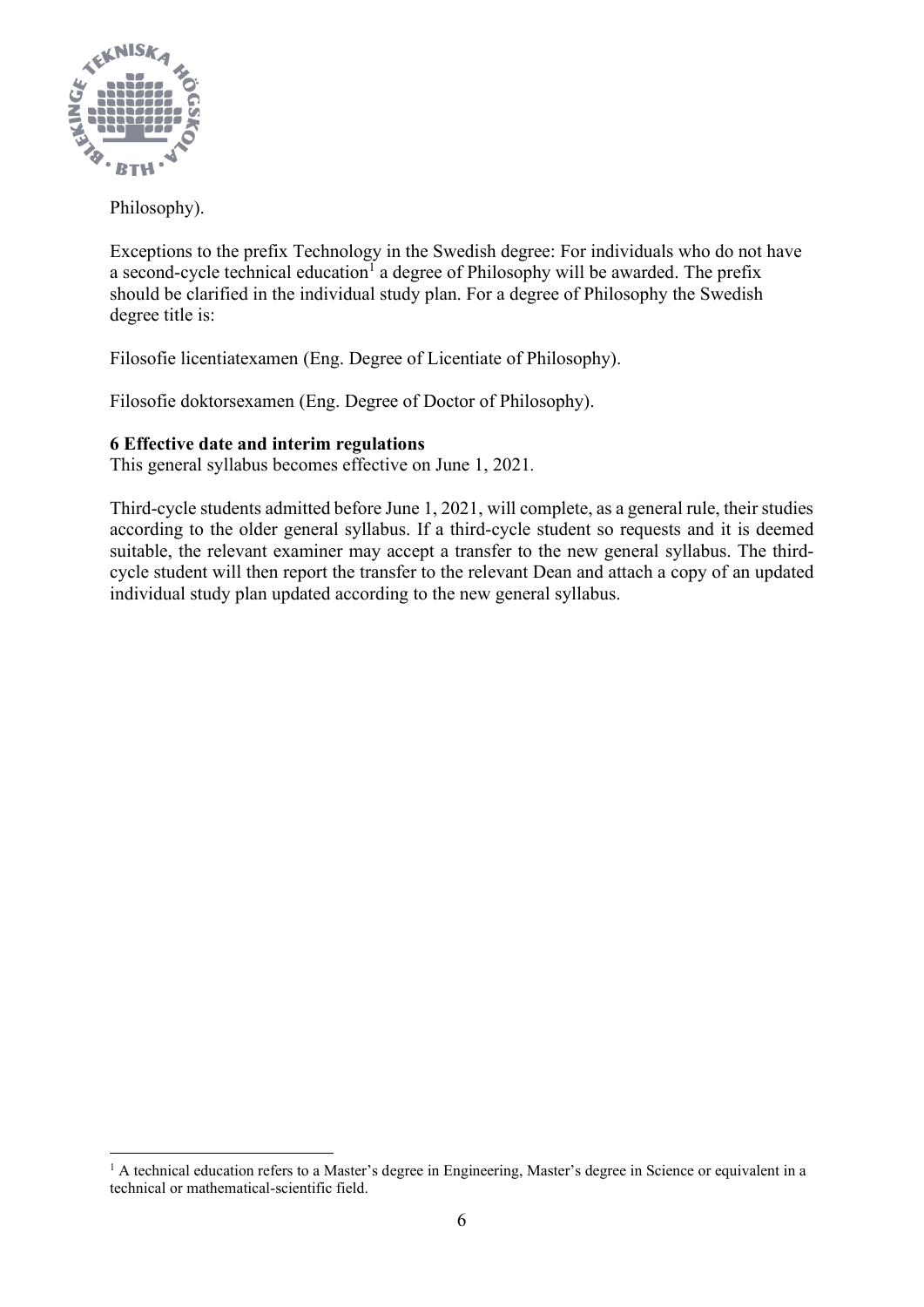

# Appendix – Pre-evaluation assessment of a doctoral thesis in the doctoral subject Mechanical Engineering

# **1. Introduction**

The pre-evaluation process described in this document concerns doctoral degrees that are part of the doctoral programme at Blekinge Institute of Technology in the field of mechanical engineering.

The main objective of the pre-evaluation process is for external examiners to individually assess whether a doctoral thesis is of such quality that it can be submitted and defended in a public defence.

It is important to stress that the opinions of external reviewers are only advisory and do not bind them to make a particular decision in the defence itself.

Before the pre-evaluation begins, the doctoral student must have completed the seminar according to the procedures for the doctoral programme in mechanical engineering<sup>2</sup>.

# **2. External reviewers**

The external reviewers who will evaluate the doctoral thesis are the senior researchers who are planned to be part of the grading committee at the public defence. If a planned grading committee is to include three (3) senior researchers, everyone should conduct individual evaluations using the form in Appendix 1 of this document. Thus, the formal requirements for who can be a reviewer before the evaluation are the same as those who prescribe who may be a member of a grading board at the public defence at Blekinge Institute of Technology.

# **3. Pre-evaluation format**

The form of the pre-evaluation shall follow the pre-evaluation assessment form. The form shall be completed by each of the reviewers prior to the evaluation and they shall submit the review forms before the deadline set out in the next subsection.

# **4. Deadline for pre-evaluation**

The completed pre-evaluation form must be sent to the doctoral student's main supervisor at least two (2) months before the planned public defence.

## **5. Pre-evaluation process**

The following is a description of the sequential process for collecting the pre-evaluations from the reviewers. The roles in this process are the doctoral student's main supervisor, the reviewers in the pre-evaluation and the Dean of the Faculty of Engineering at BTH.

- It is the main supervisor's responsibility to send the pre-evaluation form to each of the reviewers, i.e. the senior researchers to be included in the grading committee. The examiner shall be given at least two (2) weeks to assess the preliminary doctoral thesis, publications, etc. and then submit the review form before the deadline above.

<sup>2&</sup>lt;br>[https://share.mindmanager.com/?mm\\_link\\_external=true#publish/qTm7ukMW3hJ04b6CpwtFmyg2BSXzZs6\\_59E4wOXT](https://share.mindmanager.com/?mm_link_external=true#publish/qTm7ukMW3hJ04b6CpwtFmyg2BSXzZs6_59E4wOXT)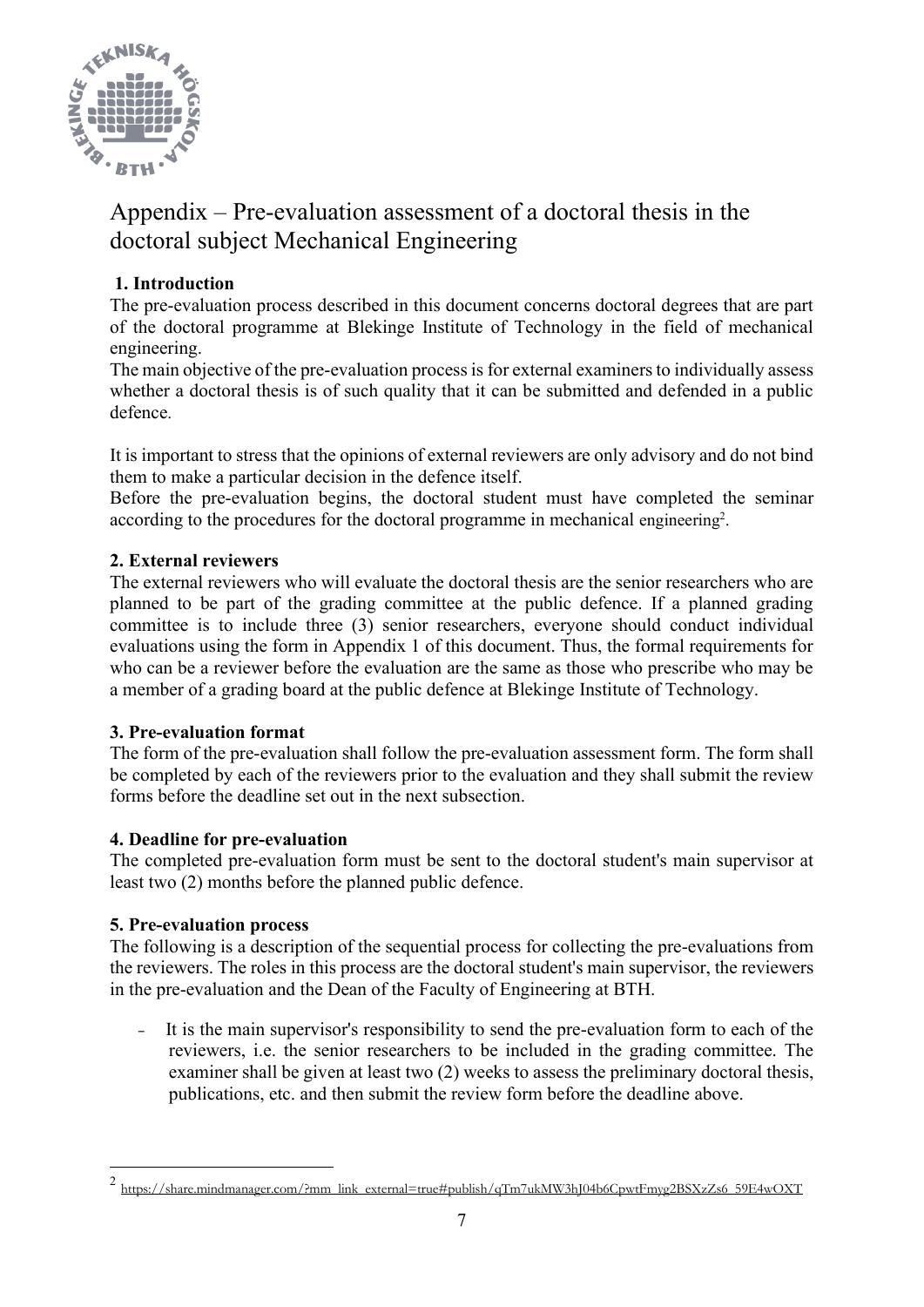

- Each reviewer evaluates the preliminary doctoral thesis, publications, etc. and then fills out the review form according to the instructions in the form. After that, the forms must be signed and sent back to the main supervisor.
- The main supervisor collects and stores each of the forms received.
- If all pre-evaluation forms are positive, the planned doctoral defense will continue according to plan. The main supervisor should attach the pre-evaluation review forms to the application form when applying to arrange the public defence. If one (or more) of the evaluation reviews turns out to be negative, the main supervisor informs the Dean as well as the doctoral student and the other supervisors in good time.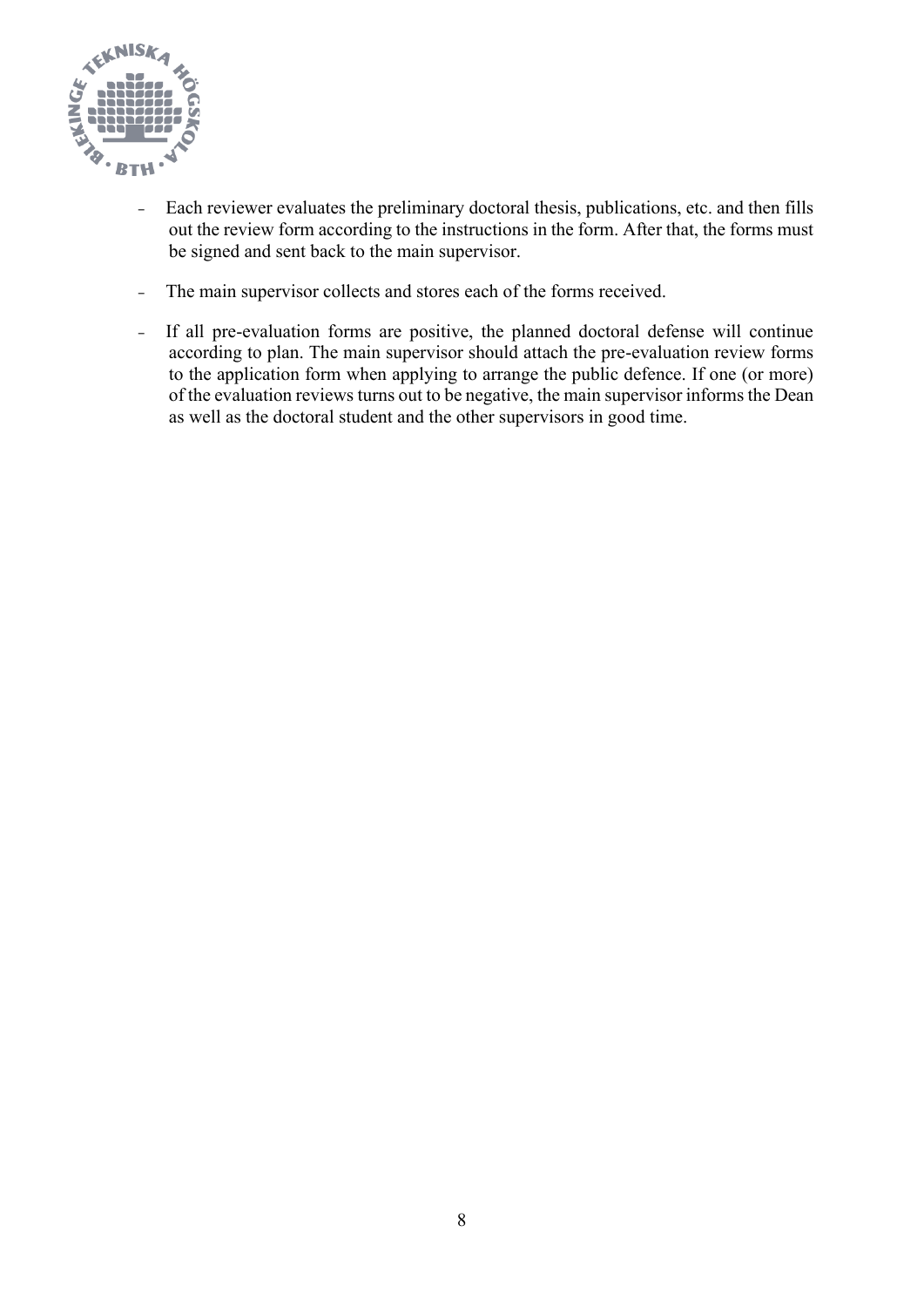

# Form for the pre-evaluation of a doctoral thesis in the doctoral subject Mechanical Engineering at BTH

Use this form to inform Blekinge Institute of Technology if you believe that the doctoral thesis is of such quality that it can be submitted and defended in a public defence. It is important to note that the opinion is only advisory and does not bind you to make a certain decision at the actual public defence. A positive opinion need not be followed by any reasoning or comments. However, a negative opinion should be followed by a brief reasoning. If you summarize your considerations in written format below, remember that it is a public document.

Doctoral student's name

Name:

Preliminary title of the doctoral thesis Title:

Pre-evaluation of the doctoral thesis

 $\Box$  I believe that the thesis is of such quality that it can be presented in a public defence.

 $\Box$  I do not believe that the thesis is of such quality that it can be presented in a public defence.

*If you do not* consider the thesis to be of such quality that it can be presented *and defended in a public defense, summarize your considerations below.*

Comment:

| Signature |            |
|-----------|------------|
| Name:     |            |
|           |            |
|           |            |
| Date:     | Signature: |
|           |            |
|           |            |
|           |            |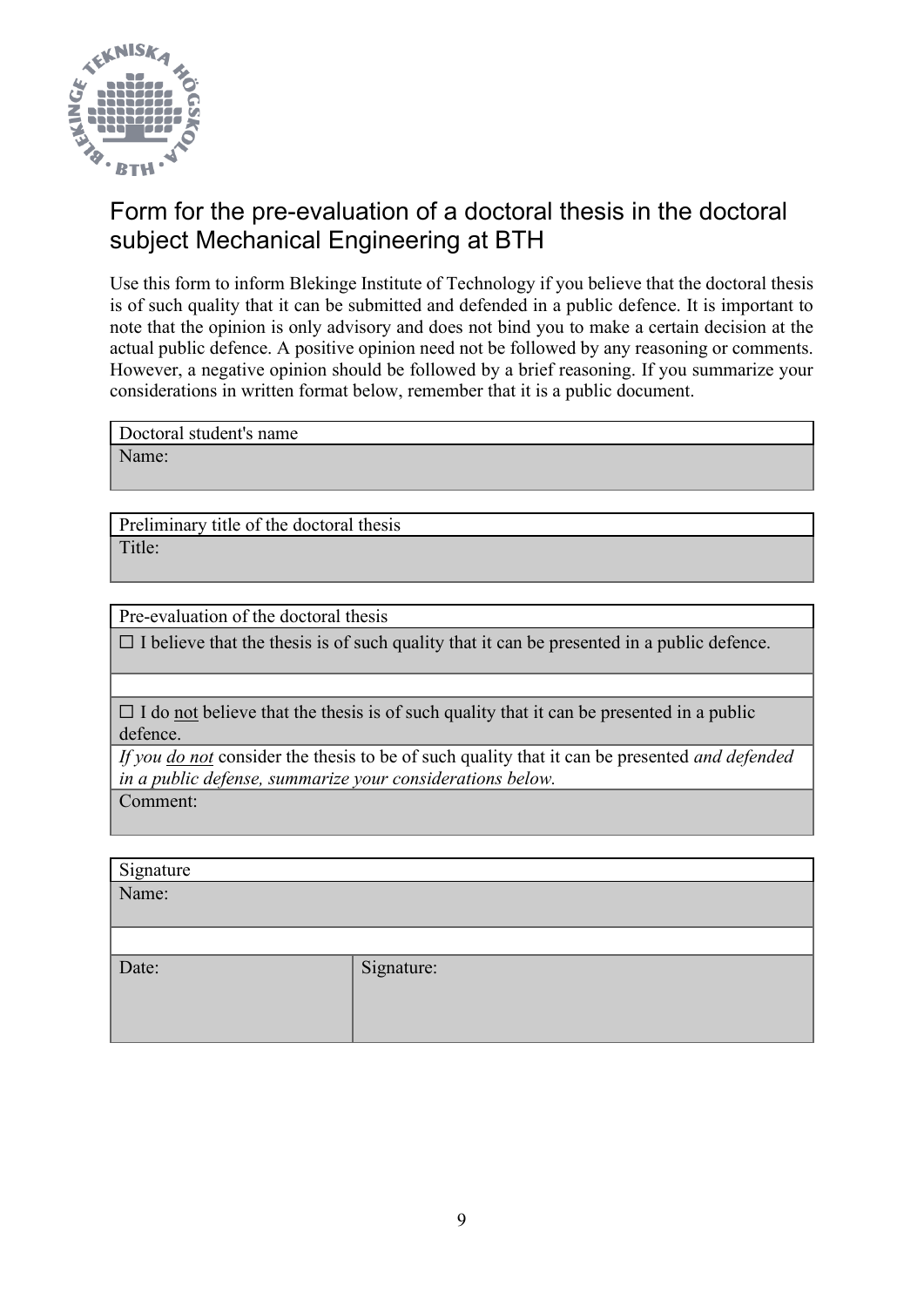

# ANNEX - General qualifications

# **Degree of Licentiate [Licentiatexamen]**

**Scope** A Degree of Licentiate is awarded

either after a third-cycle student has completed a study programme of at least 120 credits in a subject in which third-cycle teaching is offered,

or after a third-cycle student has completed one part comprising at least 120 credits of a study programme intended to conclude with the award of a PhD, if a higher education institution decides that a Degree of Licentiate of this kind may be awarded at the institution.

# **Outcomes**

## **Knowledge and understanding**

For a Degree of Licentiate the third-cycle student shall demonstrate knowledge and understanding in the field of research including current specialist knowledge in a limited area of this field as well as specialised knowledge of research methodology in general and the methods of the specific field of research in particular.

## **Competence and skills**

For a Degree of Licentiate the third-cycle student shall

- demonstrate the ability to identify and formulate issues with scholarly precision critically, autonomously and creatively, and to plan and use appropriate methods to undertake a limited piece of research and other qualified tasks within predetermined time frames in order to contribute to the formation of knowledge as well as to evaluate this work
- demonstrate the ability in both national and international contexts to present and discuss research and research findings in speech and writing and in dialogue with the academic community and society in general, and
- demonstrate the skills required to participate autonomously in research and development work and to work autonomously in some other qualified capacity.

## **Judgement and approach**

For a Degree of Licentiate the third-cycle student shall

- demonstrate the ability to make assessments of ethical aspects of his or her own research
- demonstrate insight into the possibilities and limitations of research, its role in society and the responsibility of the individual for how it is used, and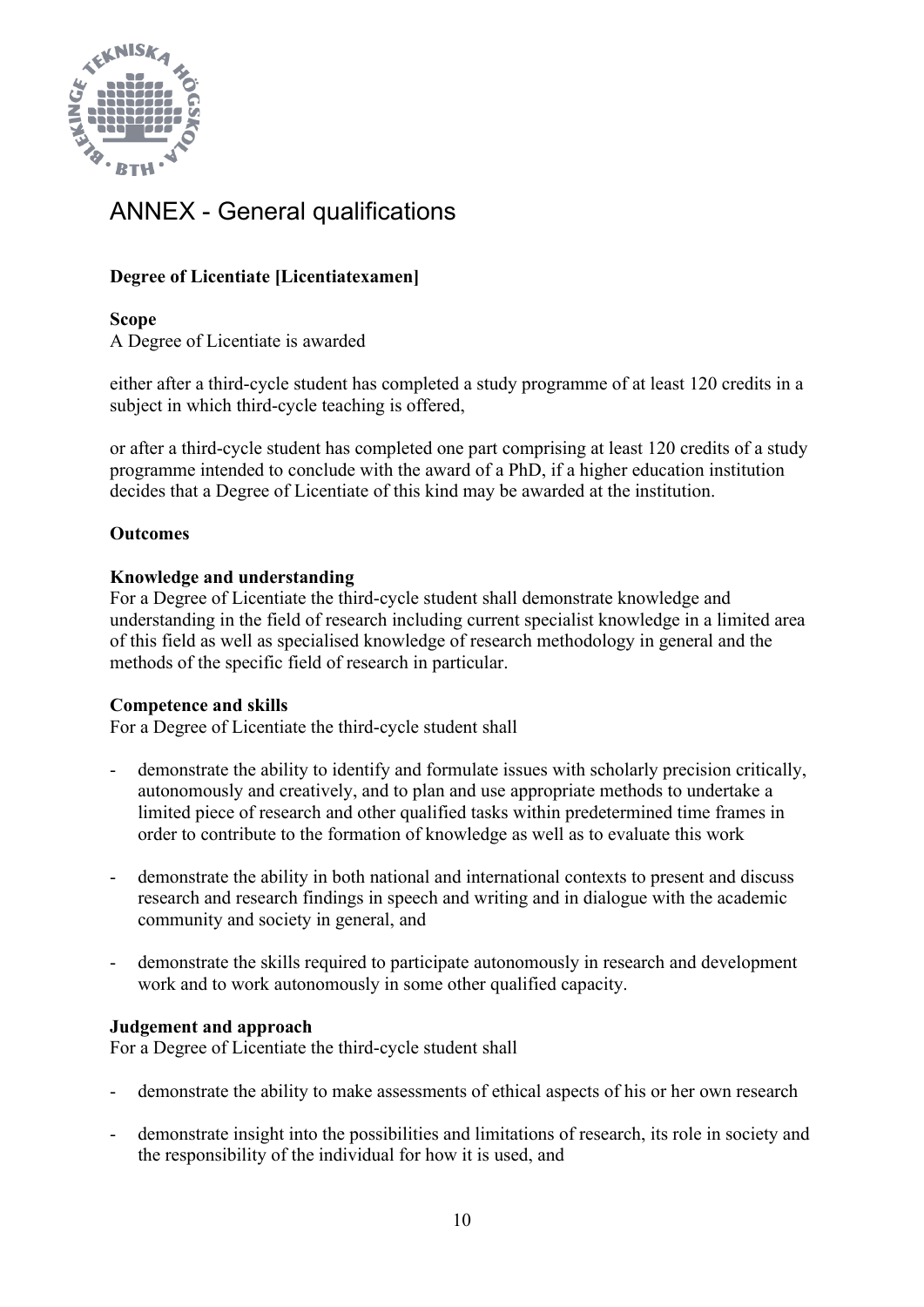

demonstrate the ability to identify the personal need for further knowledge and take responsibility for his or her ongoing learning.

## **Thesis**

For a Degree of Licentiate the third-cycle student shall have been awarded a pass grade for a research thesis of at least 60 credits.

## **Miscellaneous**

Specific requirements determined by each higher education institution itself within the parameters of the requirements laid down in this qualification descriptor shall also apply for a Degree of Licentiate with a defined specialisation.

## **Degree of Doctor**

## **Scope**

A Degree of Doctor is awarded after the third-cycle student has completed a study programme of 240 credits in a subject in which third-cycle teaching is offered.

## **Outcomes**

### **Knowledge and understanding**

For the Degree of Doctor the third-cycle student shall

- demonstrate broad knowledge and systematic understanding of the research field as well as advanced and up-to-date specialised knowledge in a limited area of this field, and
- demonstrate familiarity with research methodology in general and the methods of the specific field of research in particular.

### **Competence and skills**

For the Degree of Doctor the third-cycle student shall

- demonstrate the capacity for scholarly analysis and synthesis as well as to review and assess new and complex phenomena, issues and situations autonomously and critically
- demonstrate the ability to identify and formulate issues with scholarly precision critically, autonomously and creatively, and to plan and use appropriate methods to undertake research and other qualified tasks within predetermined time frames and to review and evaluate such work
- demonstrate through a dissertation the ability to make a significant contribution to the formation of knowledge through his or her own research